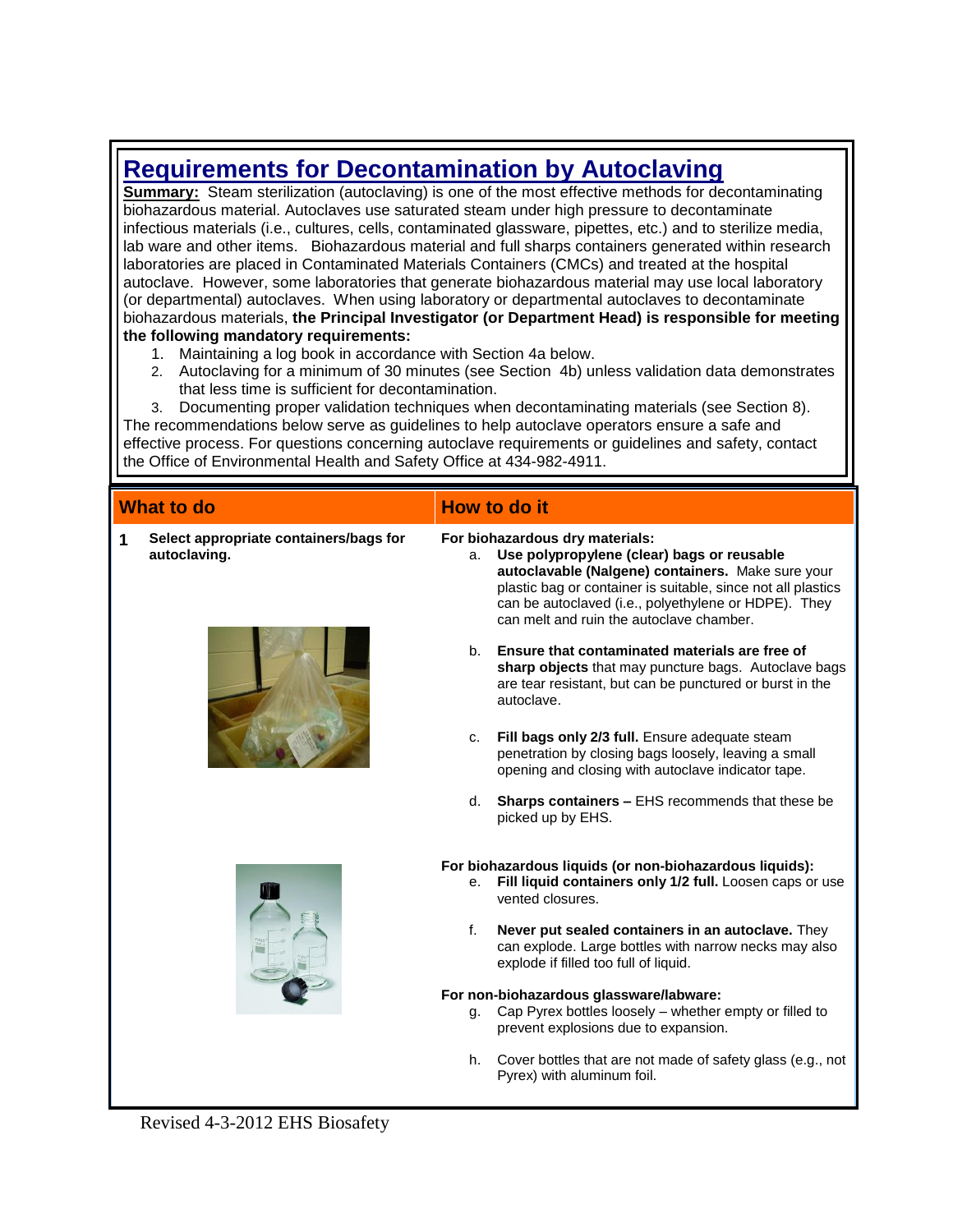**2 Place clear autoclave bag or other container in a SECONDARY container labeled with a biohazard symbol/sticker.** a. **Make sure your plastic secondary container** is suitable for autoclaving. Not all plastics can be autoclaved (i.e., polyethylene or HDPE). b. **Polypropylene, polycarbonate or stainless steel tubs** are typically used for secondary containment. See Nalgene Labware's **Autoclaving** Web page for additional plastic considerations. c. **Select a container with the lowest sides and widest diameter** possible for the autoclave. This will promote penetration of steam and will collect any leakage or overflow of liquids. d. **Leave space between items/bags** to allow steam circulation. Water can also be added to plastic pans at a depth of 2.5 cm or into bags with solid materials. e. **Ensure secondary container is labeled with the universal Biohazard symbol so that BSL2 waste can be easily identified. 3 Select the correct autoclave cycle for your materials and check the drain screen.** a. **Review** the manufacturers operating manual and any laboratory Standard Operating Procedures (SOP) for the autoclave unit. Training should be provided for any new autoclave operators. b. **"Slow Exhaust"** is the recommended cycle for biohazardous dry goods and liquids. c. **Check the drain screen** at the bottom of the chamber before using the autoclave. Clean out any debris. d. **For efficient heat transfer**, steam must flush the air out of the autoclave chamber. If the drain screen is blocked with debris, a layer of air may form at the bottom of the autoclave and prevent proper operation. e. **Autoclave the load immediately after preparation.** Do not leave unprocessed items in the autoclave overnight. **4 Fill out the autoclave logbook and be aware of required cycle times. PLEASE NOTE THE FOLLOWING REQUIREMENTS (a-b):** a. **Each unit used to decontaminate must have an autoclave log** where the operator records the date, name, cycle time, and monthly biological indicator results. **For both dry and liquid biohazardous materials:**  b. Cycle time must be set for a minimum of **30 minutes @ 121<sup>0</sup>C, 15 psi<sup>1</sup>** unless decontamination in less time can be demonstrated (see section 8 for more information on validation procedures). c. Liquids and large loads containing many bags may require more time. **For sterilization of non-biohazardous dry goods (i.e., glassware) or liquids (i.e., broth or media):** d. Cycle time for sterilization will vary and does not require

Revised 4-3-2012 EHS Biosafety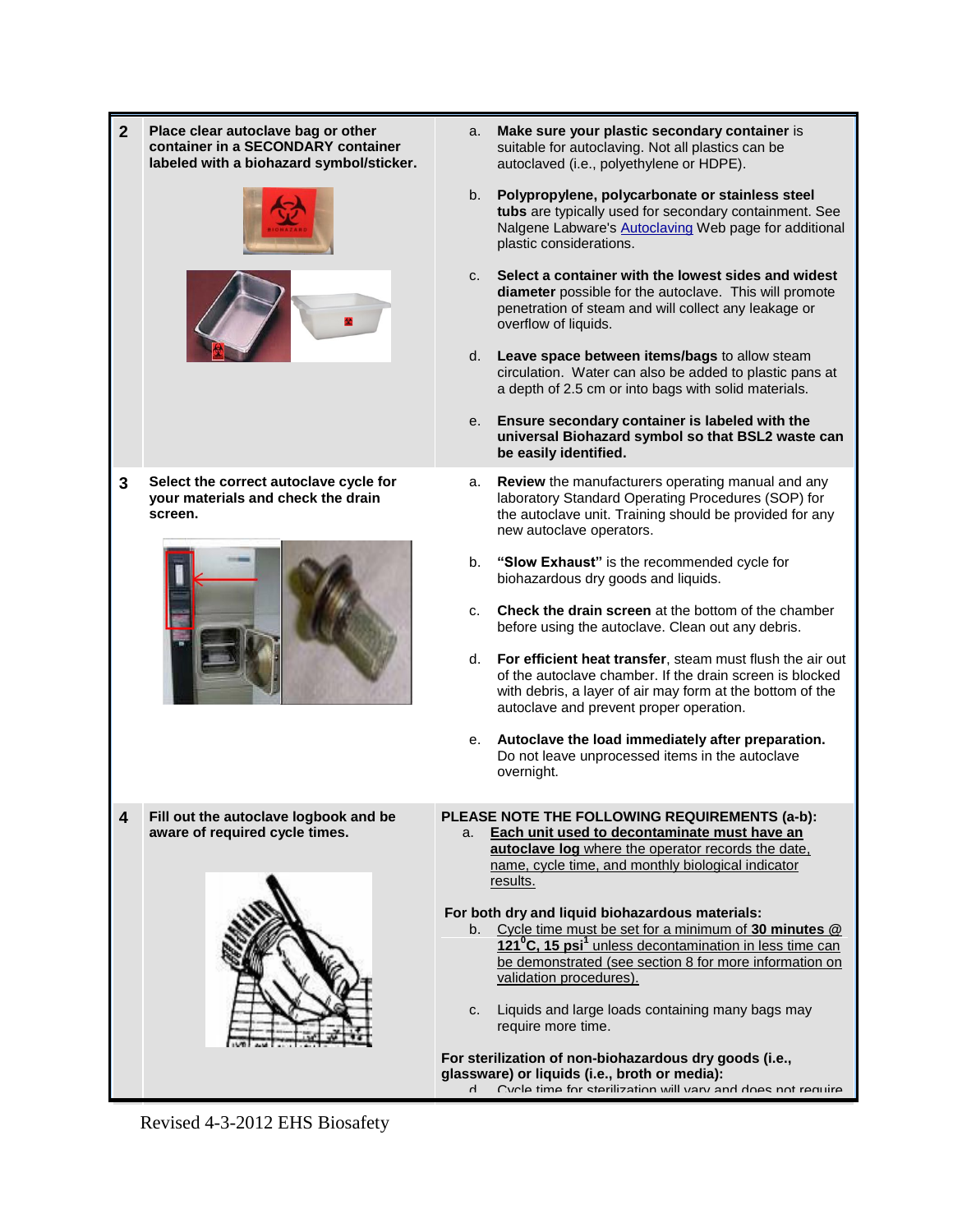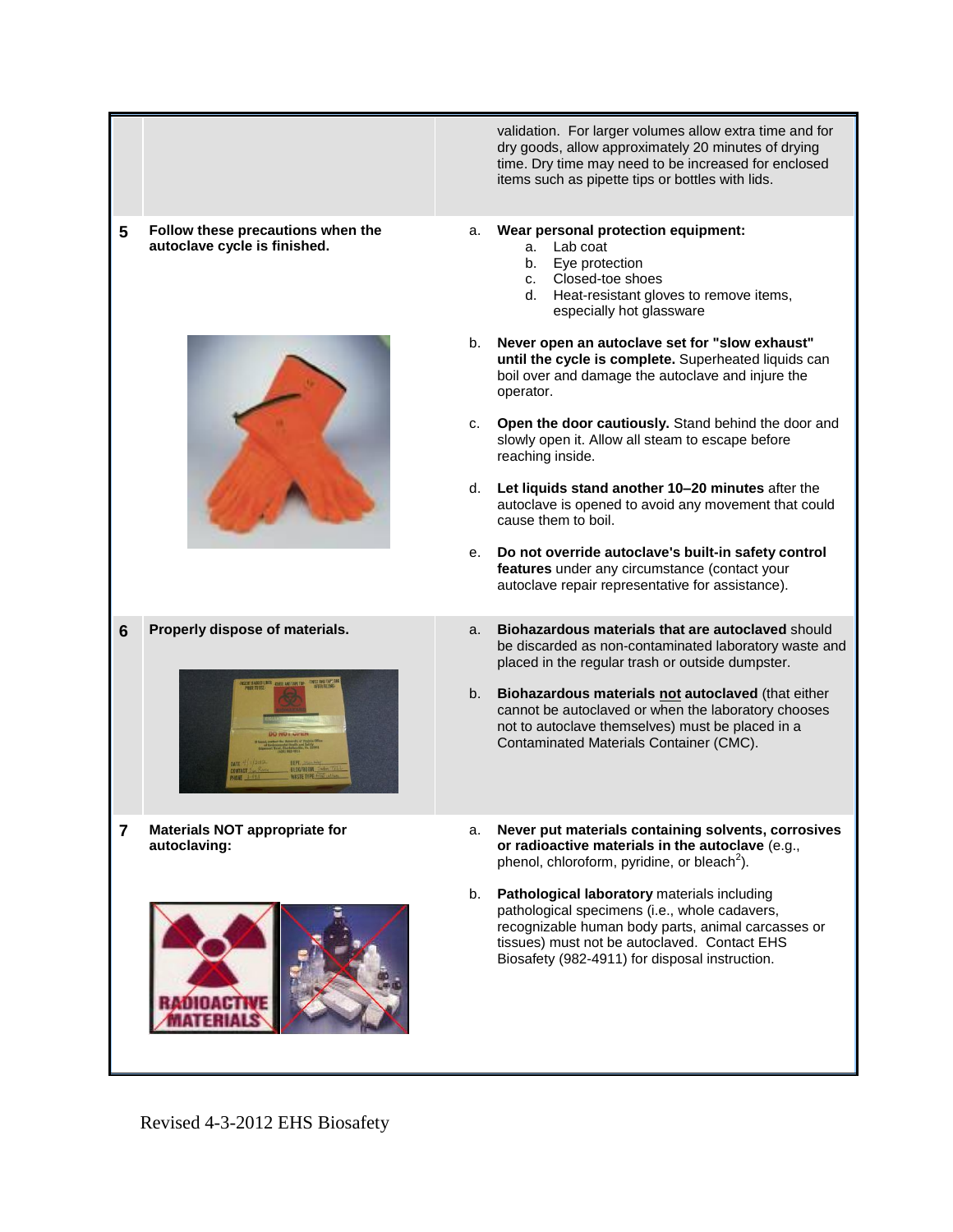| 8 | Monitor and perform validation tests                                                        | <b>REQUIRED VALIDATION TEST (MONTHLY):</b> |                                                                                                                                                                                                                                                                                                                                                                                            |
|---|---------------------------------------------------------------------------------------------|--------------------------------------------|--------------------------------------------------------------------------------------------------------------------------------------------------------------------------------------------------------------------------------------------------------------------------------------------------------------------------------------------------------------------------------------------|
|   | Attest <sup>™</sup><br>262 B.I.<br>leam<br>MAR98<br><sup>if</sup> g. Date                   | a.                                         | Biological Indicators (BI) are the most accepted<br>means of monitoring the sterilization process because<br>they directly determine whether the most resistant<br>microorganisms (e.g., Geobacillus or Bacillus species)<br>are present rather than merely determine whether the<br>physical and chemical conditions necessary for<br>sterilization are met.                              |
|   |                                                                                             | b.                                         | For the BI test, ampoules of B. stearothermophilus<br>are autoclaved along with a load of waste. Upon<br>completion of the cycle and following manufacturer's<br>instructions, ampoules are incubated for 24-48 hours<br>and then observed for any sign of growth that would<br>indicate that autoclave is not sterilizing properly.<br>Record results and keep in the autoclave log book. |
|   | Note: 3M Attest Biological Indicator Test kits<br>available through the Hospital Storeroom. | c.                                         | BI tests performed on a monthly basis and:<br>Whenever a new type of packaging material or<br>tray is used.<br>After training new sterilization personnel.<br>After a sterilizer has been repaired.<br>After any change in the sterilizer loading<br>$\bullet$<br>procedures.                                                                                                              |
|   |                                                                                             |                                            | d. Other types of indicators such as Mechanical<br>Indicators (gauges and digital displays) or Chemical<br>Indicators (autoclave tape or strips) do not ensure<br>sterilization, but can be used to show that autoclaving<br>has been performed. Additionally, mechanical<br>indicators can identify when a problem has occurred<br>with the sterilization cycle.                          |
| 9 | Perform preventative maintenance                                                            | a.                                         | Autoclaves should be maintained on a regular<br>service contract. Contact the unit manufacturer or the<br>Biosafety Office for more information.                                                                                                                                                                                                                                           |
|   |                                                                                             | b.                                         | Calibration should be performed annually $4$<br>(requirement of the ASME Boiler and Pressure Vessel<br>Code and Public Law PL 104-113) and can be<br>performed by the manufacturer or other qualified third<br>party autoclave service technician as part of an annual<br>maintenance contract.                                                                                            |
|   |                                                                                             | c.                                         | If you suspect there is a problem with your<br>autoclave's performance, contact your autoclave repair<br>representative for assistance.                                                                                                                                                                                                                                                    |

### **References**

<sup>1</sup>Le, R.N., et al (2005) Autoclave Testing in a University Setting. *Applied Biosafety*, 10(4), 248-252.<br><sup>2</sup>Trace amounts of bleach used to decontaminate laboratory materials during procedures (e.g., decontaminating pipette tips or other labware) may be autoclaved.

<sup>3</sup>Centers for Disease Control and Prevention, Oral Health Resources "Sterilization – Monitoring FAQs," April 2005. [www.cdc.gov/oralhealth/infectioncontrol/faq/sterilization\\_monitoring.htm](http://www.cdc.gov/oralhealth/infectioncontrol/faq/sterilization_monitoring.htm)

<sup>4</sup> ASME Boiler and Pressure Vessel Code and Public Law PL 104-113.

This page was adapted from the UCSD EH&S website

Revised 4-3-2012 EHS Biosafety